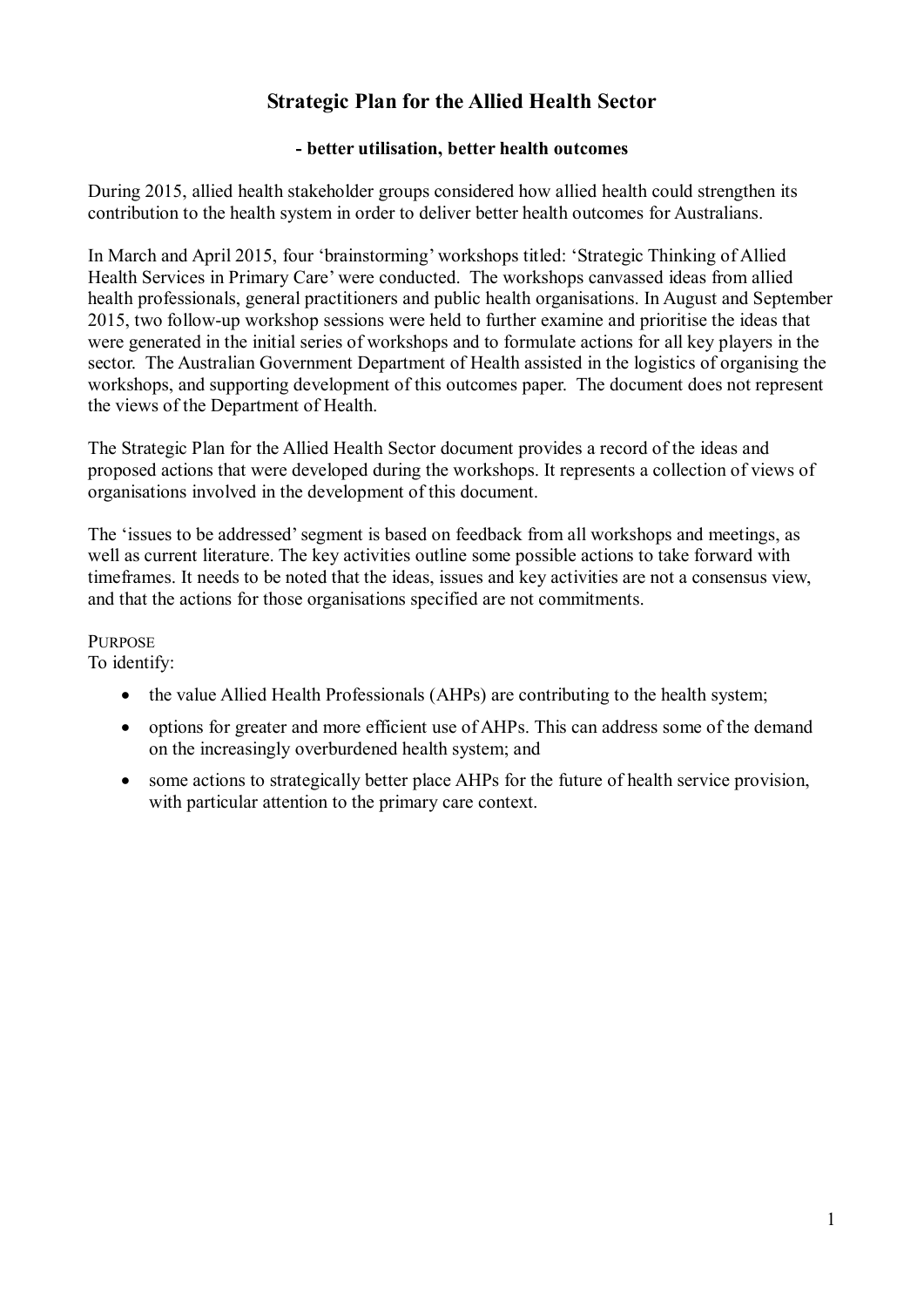### **ALLIED HEALTH – CORE CONTRIBUTERS TO CONSUMERS' HEALTH**

It is estimated that Allied Health (AH) comprises 20% of the health workforce and delivers 200 million services per year<sup>1</sup>. These services include those with: people of all ages to maintain their health and help prevent illness; patients in acute care and in rehabilitation to contribute to their recovery; and consumers in community health care settings to manage their health condition and to continue to participate in their life choices.

There is no universally accepted definition of allied health. However, AH has been defined by a number of key AH organisations in Australia. The Australian Allied Health Forum (AAHF), a collaborative of representatives from allied health organisations who work together on issues of national importance to the allied health professions and the Australian public, has defined the Allied Health Professional as follows:

AHPs are qualified to apply their skills to retain, restore or gain optimal physical, sensory, psychological, cognitive, social and cultural function of clients, groups and populations. Allied Health Professionals hold nationally accredited tertiary qualifications (of at least AQF Level 7 or equivalent), enabling eligibility for membership of their national self-regulating professional association or registration with their national Board. The identity of allied health has emerged from these allied health professions' client focused, inter-professional and collaborative approach that aligns them to their clients, the community, each other and their health professional colleagues<sup>2</sup>.

## **CURRENT AUSTRALIAN CONTEXT**

- There has been a shift in the burden of disease in Australia away from short episodes of ill health to a growing prevalence of chronic disease which is placing significant strain across the Australian healthcare system.
	- o An estimated 80% of the burden of disease and injury suffered by Australians is attributable to chronic conditions<sup>3</sup>.
- The number of chronic diseases a person has increases with age:
	- o One in two Australians aged 65 years and over report having 5 or more long-term (or chronic) conditions<sup>4</sup>.
- Patients with poorly managed complex multiple chronic conditions are likely to consume a disproportionate share of health system resources, in particular through experiencing emergency department presentations and unplanned hospital admissions.<sup>5,6</sup>
	- o The Australian Institute of Health and Welfare (AIHW) reports that at least 10% of hospital stays for patients with chronic conditions are potentially preventable had timely and adequate non-hospital health care been provided<sup>7</sup>.
- Increasing prevalence of multiple chronic conditions in older Australians combined with high expectations for access to new health technologies and quality services will, over time, increase and compound the independent effect of population ageing on health system usage

<sup>-</sup>1 Allied Health Professions Australia March 2013 http://www.ahpa.com.au

<sup>2</sup> Australian Allied Health Forum. Overview for 2014-15.

<sup>3</sup> Australian Government Department of Health and Ageing (2010), *Building a 21st Century Primary Health Care System: Australia's First National Primary Health Care Strategy*.

<sup>4 2007-08</sup> National Health Survey

<sup>5</sup> DoHA (2008), *Towards a National Primary Health Care Strategy: A discussion Paper from the Australian Government*.

<sup>6</sup> For example, in the US in 2002, 5 per cent of the population accounted for 49 per cent of health care expenditure. Agency for Healthcare Research and Quality, 'The High Concentration of U.S. Health Care Expenditures'. http://www.ahrq.gov/research/findings/factsheets/costs/expriach/index.html

<sup>7</sup> Australian Institute of Health and Welfare, 2014. *Australia's health 2014*. Australia's health series no. 14. Cat. no. AUS 178. Canberra: AIHW.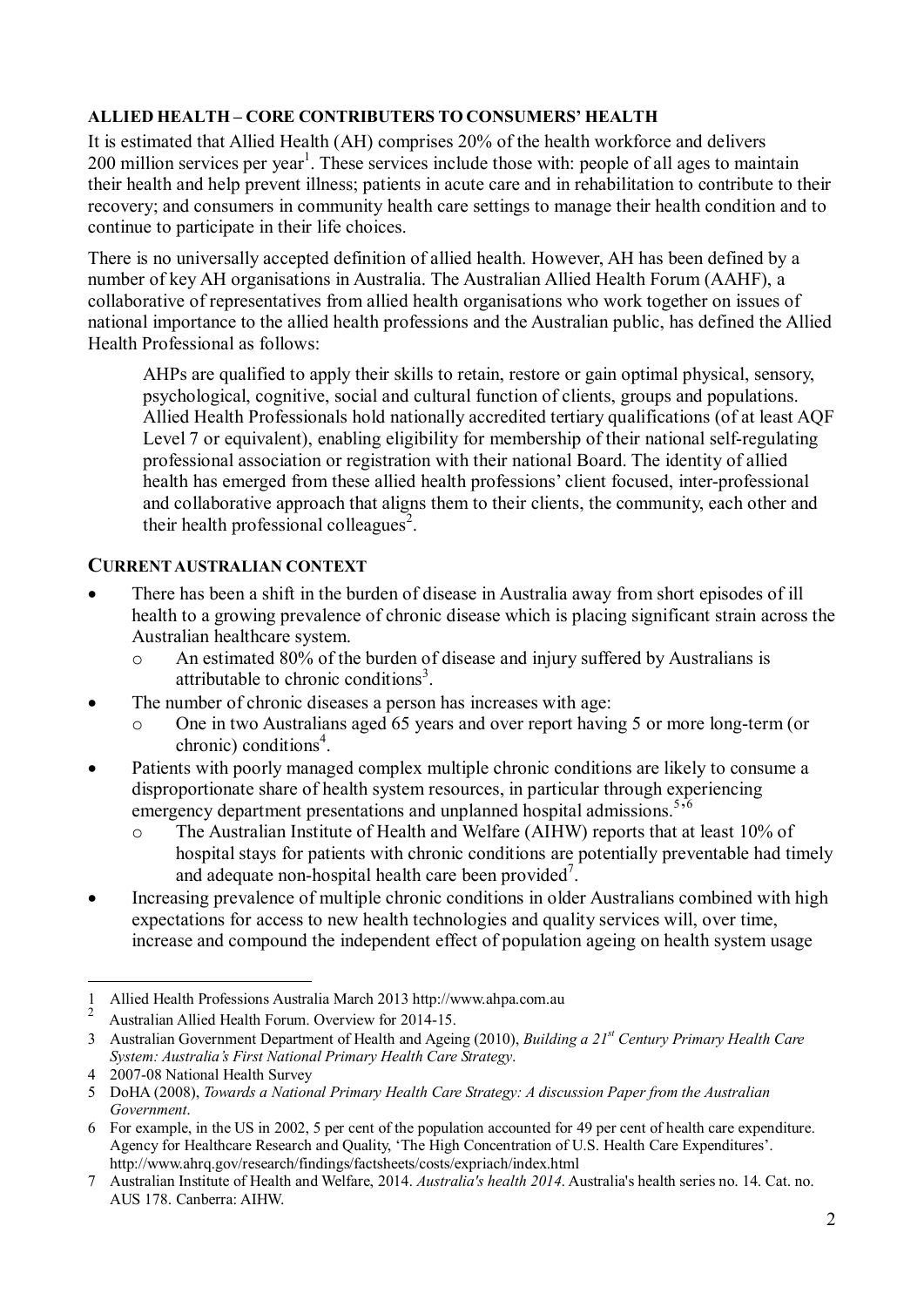and  $costs^8$ .

Australia's ageing population base means that from 2009–10 to 2049–50, real health spending on those aged over 65 years is expected to increase around seven-fold and twelve-fold for those aged over 85 years<sup>9</sup>.

## **THE CURRENT AUSTRALIAN HEALTH SYSTEM**

The Australian health care system is fragmented, and is driven by a mix of government funding, including federal, state, territory and local government, non-government organisations, private insurers as well as a significant out of pocket contribution by the consumer. The out-of-pocket cost to the consumer has been identified as a barrier to receiving appropriate treatment, and is relatively high compared to most other OECD countries. A report published in 2013 states that in NSW 15% of adults reported skipping doctor's appointments, medications or tests due to cost and 23% said their family spends more than  $$1000$  a year on medical expenses<sup>10</sup>. The same report notes that from 11 countries in a Commonwealth Fund survey, Australia was second only to the US in terms of out-of-pocket costs.

A key aspect of federal funding is Medicare. Medicare was designed to manage episodic, acute or one-off illnesses<sup>11</sup>. With this fee-for-service model, the data collected is on system inputs, it is more difficult to monitor the impact of service provision. Payment is not outcome based.

Currently, the health system has a siloed (single disease) approach to chronic disease management. It is not effectively managing long-term, multiple conditions. In addition, there is an over-reliance on the acute care sector to manage poorly managed chronic diseases and disease exacerbations.

## **HOWALLIED HEALTH IS CURRENTLY PLACED IN THE HEALTH SYSTEM**

## *The profile of Allied Health is poor.*

Allied health (AH) is the third pillar of the health workforce. Yet, it does not have the same public profile as nursing and medicine. At a systems level, AH is largely overlooked $^{12}$ .

One of the barriers is that the term Allied Health is not universally defined. Its definition varies by country, which makes international comparisons of the AH workforce difficult. Even within Australia, there is generally a poor understanding of what AH means, which leads to inconsistent use of the term between state, territory and federal governments. As AHPs are employed in a number of sectors, including health, education and social services, there is also inconsistency in definition between sectors.

Allied health professions can be registered with Australian Health Practitioner Regulation Agency (AHPRA) or self-regulated by their own professional associations. Those professions registered with AHPRA are those that may present a serious risk to public health and safety. Registered professions include physiotherapists, occupational therapists, optometrists, podiatrists, and pharmacists. The self-regulated professionals include: audiologists, social workers, dieticians, exercise physiologists and speech pathologists.

Allied health is made up of a number of professions, some of which are small in size. The range of tasks performed between professions is also quite broad. This makes workforce planning difficult,

<sup>-</sup>8 Australian Institute of Health and Welfare, 2014. *Australia's health 2014*. Australia's health series no. 14. Cat. no. AUS 178. Canberra: AIHW.

<sup>9</sup> Intergenerational Report 2010 - Australia to 2050: future challenges, Commonwealth of Australia. January 2010. <sup>10</sup> Bureau of Health Information. Healthcare in Focus, 2013, *How does NSW measure up?* 

http://www.bhi.nsw.gov.au/\_\_data/assets/pdf\_file/0008/216971/Main-report\_HealthcareInFocus-2013.pdf 11 Australian Government Department of Health 2015 *Better Outcomes for people with chronic and complex health* 

<sup>12</sup> Philip, K 2015 Aust Health Review. Perspective: *Allied Health: the untapped potential in the Aust health system.*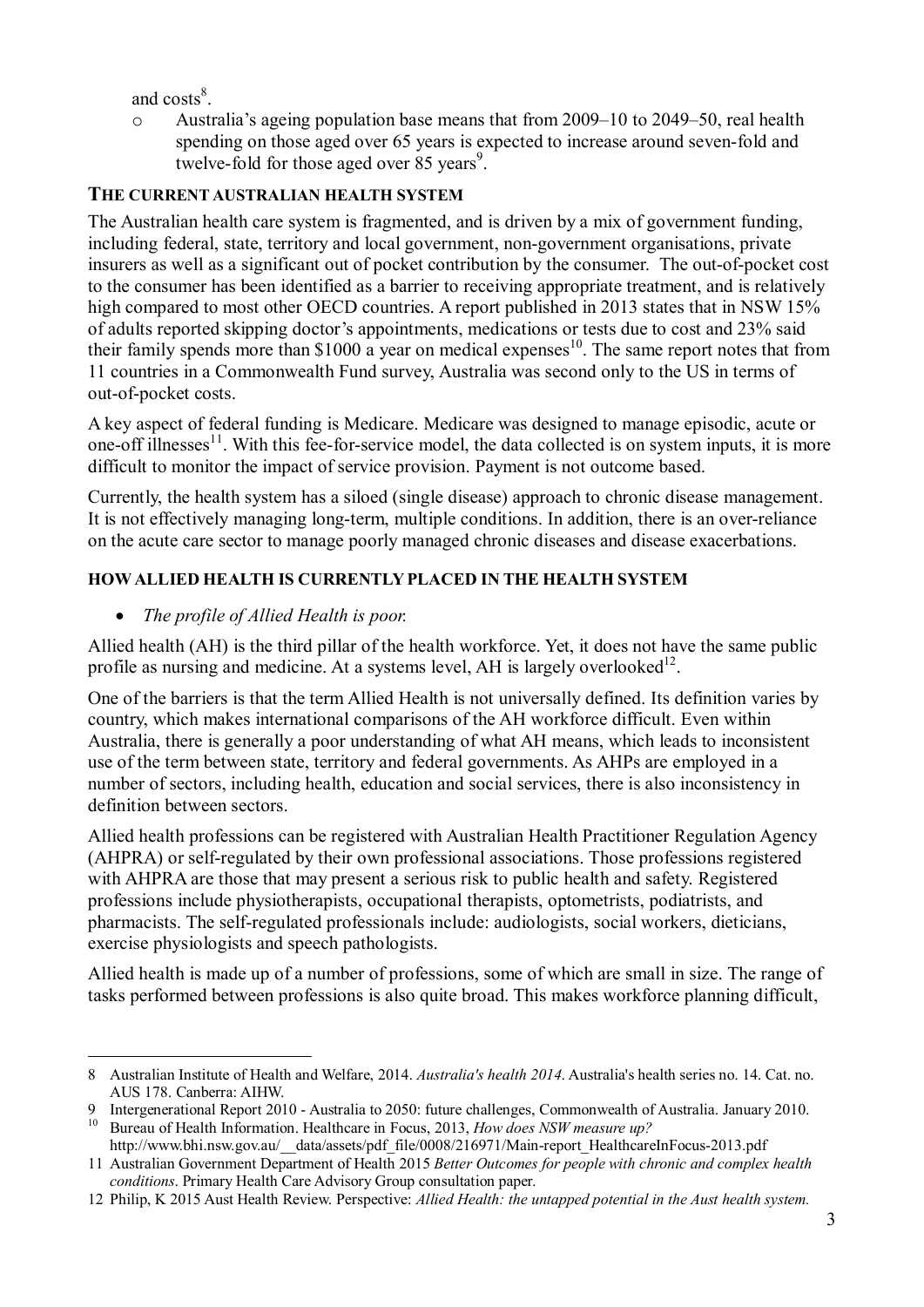as it is usually based on large volume workforce groups to ensure the efficacy of the modelling<sup>13</sup>.

## *The role of Allied Health in primary care could be expanded*

The role of AH in the acute care setting is well established. This includes diagnostic technologies, assessing function and risk from disease, mitigating length of stay and facilitating effective discharge<sup>14</sup>. For example, a physiotherapist assesses stroke patient mobility, a speech pathologist may assess the patient's swallowing function and an occupational therapist assess and advise on the home environment – all facilitating early safe discharge. Allied health interventions in subacute settings have been shown to result in cost savings due to shorter hospital admissions or better management of medications. Screening assessments by AHPs significantly reduce the waiting lists of specialists, for example an Orthoptist can test patients thought to have a vision problem and refer on those with actual defects.

AH has the potential to play a greater role in chronic disease management delivered in the primary care setting. New primary health care service delivery models and locally developed care pathways have potential to better support people to manage their chronic diseases close to home. This would enable a more sustainable health system into the future. To manage chronic illness people need to extensively modify their lifestyle (diet, exercise, smoking etc), adhere to a demanding treatment plan, and cope with psychological and social issues associated with having a chronic illness. There is very limited capacity in the existing health system to provide people with evidence-based interventions to tackle these behavioural and psychological issues. They need to be holistic, well integrated, coordinated and supported by enhanced communications to improve health outcomes for people with chronic diseases.

Allied health professionals are well placed to make a significant contribution to these primary health care service models by providing care to optimise patient's function, reduce the likelihood of disease complications, improving the patient's ability to live independently in their own homes, and assisting patients to self manage their care. Evidence shows that self-management is more likely to be effective when there is  $\overrightarrow{AHP}$  intervention<sup>15</sup>. In addition to patient education for self-managed care, a psychologist can assist for psychological and behavioural strategies to support adjustment and social support. Other examples include: regular dietitian interventions can lead to improved diet which can in turn lead to better blood sugar control in diabetes; and an occupational therapy assessment can lead to more appropriate living arrangements such as home modifications to decrease the likelihood of falls for stroke patients in their homes.

## *Allied Health evidence is mounting but there are challenges*

Currently, it is difficult to quantify the number of services provided in Australia by all AHPs and there is currently no demand data for AH. Data on the full range of services is not centrally collected or analysed. It is also difficult to know the geographic distribution of AH services for population planning. This is in contrast to medical services that are well captured and studied by the use of Medicare data. AH services provided through Medicare represent a small proportion of AH services provided by private practitioners. Private AH services may also be subsidised by private health insurance, Department of Veterans Affairs, third party compensation or paid for fully by consumers who can afford to pay. Public AH services are provided by State and Territory governments. This data is also not centrally collected or analysed. This represents a significant challenge for policy makers.

Published studies on AH interventions have shown that AHPs have improved outcomes for patients

<sup>-</sup>13 Buchan, J & Law, D 2015. *A review of allied health workforce models and structures*. A report to the Victorian Ministerial Advisory Committee for Allied Health

<sup>14</sup> Philip, K, 2015 op.cit

<sup>15</sup> Taylor, S.J et al. 2014. *A rapid synthesis of the evidence on interventions supporting self-management for people with long-term conditions: Practical systematic Review of Self-Management Support for long-term conditions.* Health Services and Delivery Research. 2(53).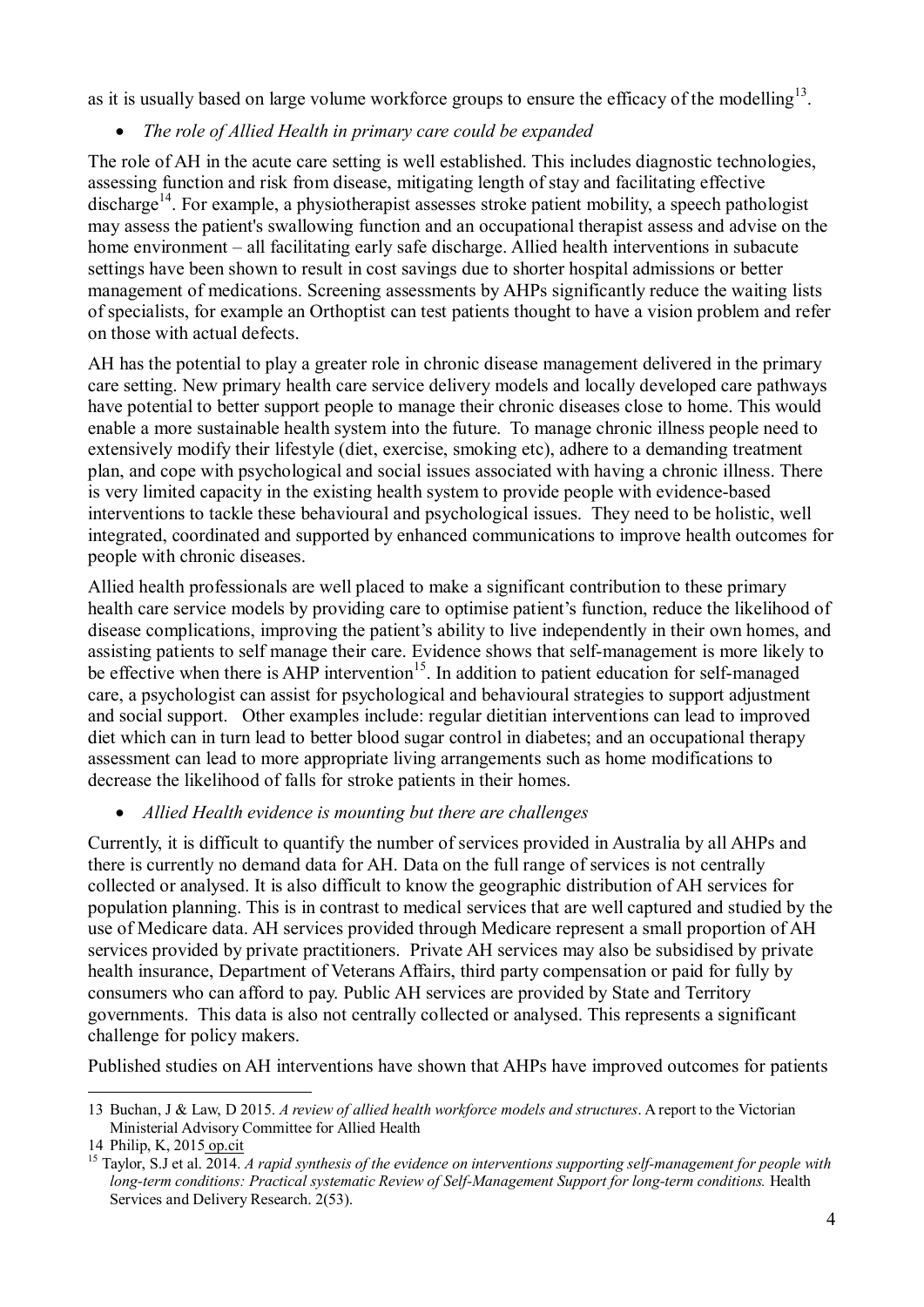with chronic diseases including diabetes, stroke, cardiac and respiratory conditions. In addition, a number of studies have shown AH intervention to have cost benefits, resulting in savings to the health system. This includes:

- A 2015 Deloitte Access Economics study has shown that Accredited Exercise Physiologist (AEP) interventions provide a high return on investment in treating people with chronic conditions, including diabetes, mental illness and cardiovascular disease. For cardiovascular disease, the total lifetime burden of disease savings resulting from intervention with an AEP is estimated to be \$11,847 per person annually. In comparison, the cost associated with delivering the intervention was \$1,903 per person<sup>16</sup>.
- A 2015 report developed for Services for Australian Rural and Remote Allied Health (SARRAH) by Novartis Pharmaceuticals Australia showed potential annual savings to the Australian healthcare budget from the implementation of allied health interventions ranges from \$5.1 million to \$77.9 million across the range of outcomes targeting type II diabetes, osteoarthritis and post-stroke populations $17$ .
- A diabetic foot care program focusing on podiatry care in NSW showed cost savings in emergency department presentations, hospitalisations, and length of stay<sup>18</sup>.

Most of the data showing AH effectiveness is specific to a profession, and focused on a specific intervention and outcome measure<sup>19</sup>. For example, limb range of movement post physiotherapy intervention. It can be challenging to show the cost effectiveness of a AH intervention when most professions work as part of a multi-disciplinary team. In addition, to undertake economic modelling, significant data sets are required, given the size of some AH professions, this can be difficult to achieve.

 *There is a need for greater, targeted AH capacity in the health system, especially in rural and remote regions, and for those on low incomes with multi chronic conditions.* 

Despite evidence demonstrating the impact of allied health intervention, the best care is not always offered or available. Every 2-3 hours in Australia there is an amputation that could have been prevented with better management of diabetes<sup>20</sup>. This is more evident in rural and remote areas, with residents in rural and remote areas having mortality rates 1.4 times as high as residents in major cities. They are also 1.44 times more likely to die from a stroke than urban Australians<sup>21</sup>. Data has shown that the regional and remote areas of Australia have fewer AHPs per 100,000 population than the major cities<sup>22</sup>. Doctors may be less likely to refer in those areas of low AHP availability and patients may be less likely to attend if they are referred due to travel time.

AH services are currently inadequate and are not meeting community needs, especially those with chronic disease on low incomes. In the public sector, AH services are usually provided by state and territory governments in community health centres or in public hospitals. These are often overwhelmed by demand, have strict access criteria and/or have significant waiting lists. The AH services provided in the private sector can be government subsidised by Medicare, but the referral

<sup>16</sup> 16 Deloitte Access Economics, 2015. *Value of Accredited Exercise Physiologists in Australia*. Exercise & Sports Science Australia. https://www.essa.org.au/for-media/position-statements/

<sup>17</sup> Novartis Pharmaceuticals Australia, 2015. *The impact of allied health professionals in improving outcomes and reducing the cost of treating diabetes, osteoarthritis and stroke.* http://sarrah.org.au/resources/publications

<sup>18</sup> DeCourcy, V 2014. *Investigating the Efficacy of Allied Health: Reducing Costs and Improving Outcomes in the Treatment of Diabetes, Osteoarthritis and Stroke*. A report drafted for SARRAH. http://sarrah.org.au/resources/publications

<sup>19</sup> Buchan, J & Law, D 2015. op cit

<sup>20</sup> Australian Government Department of Health 2015 op cit

<sup>21</sup> DeCourcy,V 2014. op cit

 $\frac{1}{22}$  Australian Institute of Health and Welfare, 2012. Allied health workforce 2012. National health workforce series no.5. Cat no.HWL51.Canberra. AIHW.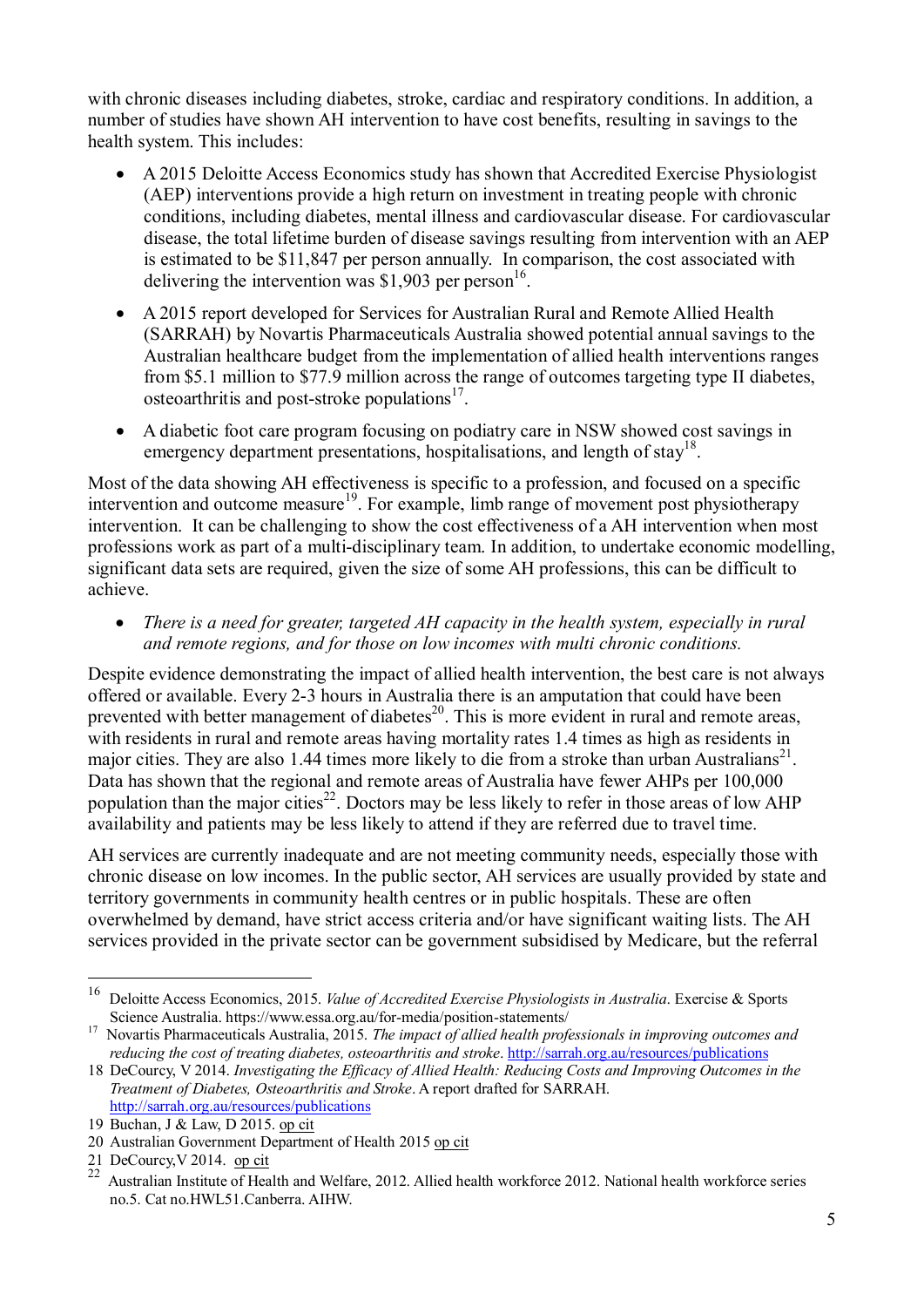process is complex, there is often a consumer out-of-pocket expense and the services are limited to a total of five AH visits (across all AH professions) in a calendar year. To access the Medicare subsidy, a patient must have a General Practitioner initiated Chronic Disease Management plan and a Team Care Arrangement (TCA) plan. In addition, the AHP is paid the same fee by Medicare for all visits regardless of time spent, even though initial consultations usually require more time and assessment.

Some people use their private health insurance extras cover, but again there is an out of pocket expense and limits on the number of visits by profession. From professional association surveys it appears that there are a significant number of AH services that are fully paid for by consumers who can afford to pay for these services.

 *There is a need for a culture shift for more Allied Health innovation to be realised. Other health professionals would need to accept scope of practice changes for Allied Health as established practice.* 

More recently, advanced practice AH roles have been piloted. The issue of how to transform these developments from pilot to established practice requires careful consideration, as it is as much about cultural change, especially the role change acceptance by the medical profession, as it is about actual evidence provision<sup>23</sup>. There have been a number of AH advanced role pilot projects both in Australia and other countries, including the United Kingdom and Canada in a range of settings including triaging in emergency, and outpatient clinics so that the less complex cases can be conservatively managed $^{24}$ . These have shown to be cost-effective models often reducing waiting times, and improving patient flow. The United Kingdom in particular has been quick to transition the changes into established practice. It is worth exploring the cultural change in the Australian context, as the fundamental shift needs to start with our doctors.

*There is a need to do future AH professional workforce planning based on community need.* 

It is worth noting, that there is a lack of capacity for some AH professions to provide more services, due to low numbers of graduates, whilst for other professions, graduate numbers have increased to such an extent that recruitment for public sector new graduate positions is highly competitive but there are still shortages in rural areas and a lack of senior practitioners. Universities set up courses, and manage course student numbers. Some professions are more popular with students and are less expensive for universities to run. Professions including dietetics, physiotherapy and speech therapy have new graduates who are finding it difficult to find professional experience. Student clinical placements whilst training are also becoming difficult for larger numbers of students. Traditionally, new graduate positions in the public system enabled less experienced professionals to be mentored and guided by the more experience professionals. Some new graduates may choose to set up private practice without the oversight of an experienced professional. This is presenting a challenge, as the opportunity to develop and learn new skills from more experienced professionals in a private practice may be limited.

As there is a public investment in university courses for AH professions, it is worth also considering strategies to address high turnover within professions. In Victoria, within 7 to 8 years of graduation, approximately 30% of the AH workforce leave their profession<sup>25</sup>. If practitioners stay in the professions for limited time periods, due to a lack of career opportunities or are unable to enter the profession, this is not a good return on investment. Turnover can also mean that the expertise to fill more senior positions may be limited. The profile of a profession with a large younger cohort may result in a lack of more experienced professionals available to be mentors.

<sup>-</sup>23 Buchan, J & Law, D 2015. op cit

<sup>24</sup> Allied Health Professions' Office of Queensland. 2014. *Ministerial Taskforce on health practitioner expanded scope of practice: final report*.

<sup>25</sup> Philip, K, 2015 op.cit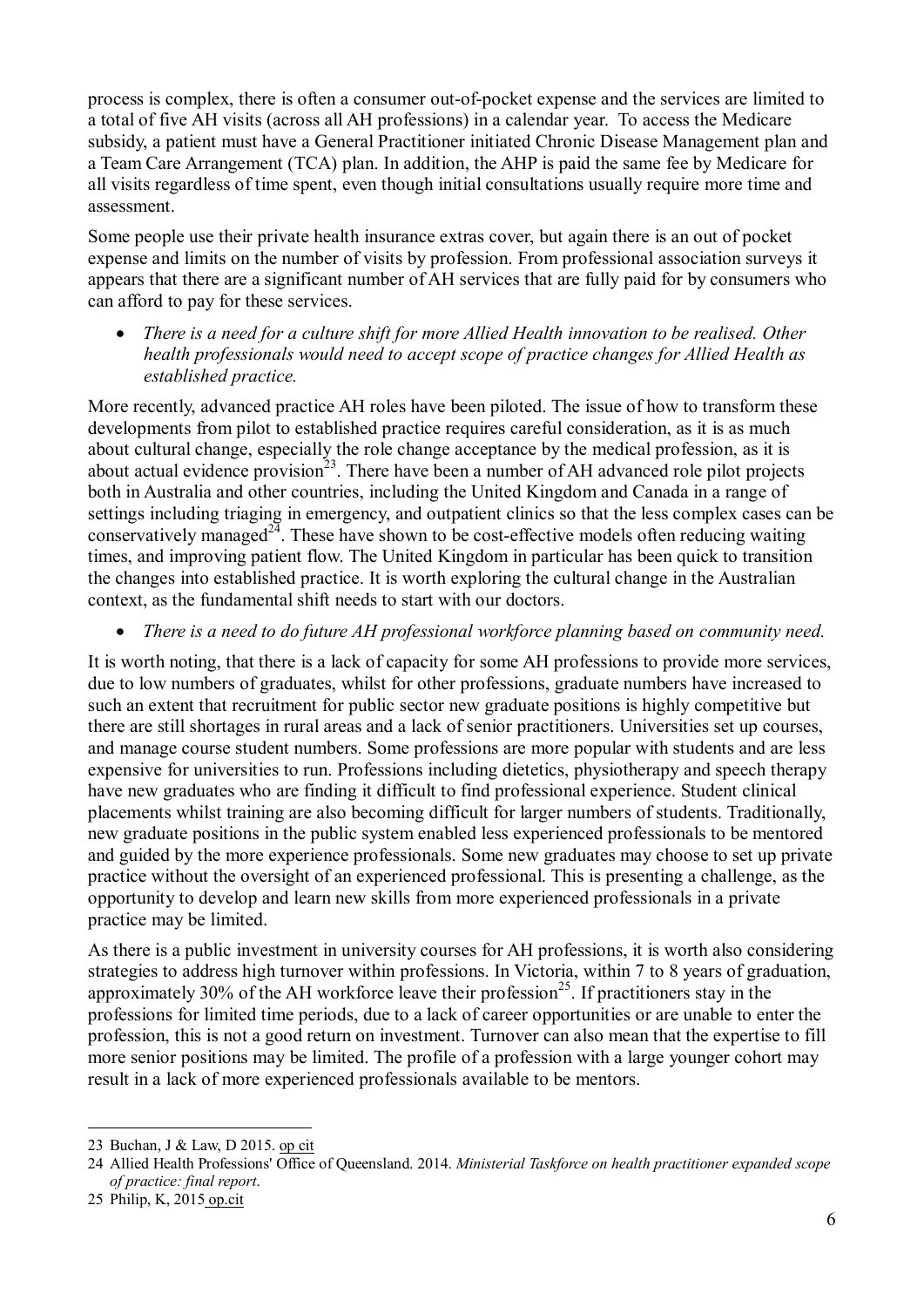#### **SYSTEM ENABLERS**

Given the current situation of AH services in Australia, what are the enablers that would provide better quality of care, and a more efficient and cost effective health system? What are the key elements needed to better utilise AH?

We need to:

- recognise, respect and promote allied health's role in health care. For health care to be holistic, well integrated, and coordinated, allied health needs to be part of the multidisciplinary team and promoted as such in policies and programs;
- consider access, both in terms of availability and affordability, for the most vulnerable in the population, especially those with multiple co-morbidities, as well as those living in rural and remote communities;
- better target AH services and support to those who will benefit most, recognising that the health sector funding is finite.
- greater focus on early intervention by AHP to reduce the risk of costly, complex interventions later;
- utilise more digital technology ( including tele health) to enable better access to services, including consideration given to its use in patient education;
- develop a payment system based on outcomes not inputs to incentivise health professionals to provide appropriate services that lead to better health outcomes;
- improve information collection mechanisms, access to existing health data sets and data linkage (with patient confidentiality needs addressed) to improve the ability to use data analysis to inform policy. This needs to occur in the public and private sector;
- do more high quality research on allied health models and cost effectiveness of interventions;
- enhance communications in primary care between all health care providers to ensure a truly intergrated approach for people with chronic diseases;
- promote consumer engagement in designing, delivering and evaluating AH services for their community including enhancing the cultural responsiveness of all health practitioners providing services to First Australians, as well as with people with CALD background.
- scope best practice pathways for chronic conditions in the primary care setting, identify gaps, and develop them recognising the value of a flexible pathways with key decision points/promoters with support for care options when patient condition changes;
- develop mechanisms to embed all best practice pathways into routine practice to ensure consistency of treatment;
- transition AH innovative pilots to established practice, focusing on culture change;
- conduct workforce planning according to community needs to ensure an appropriate skills mix for a community;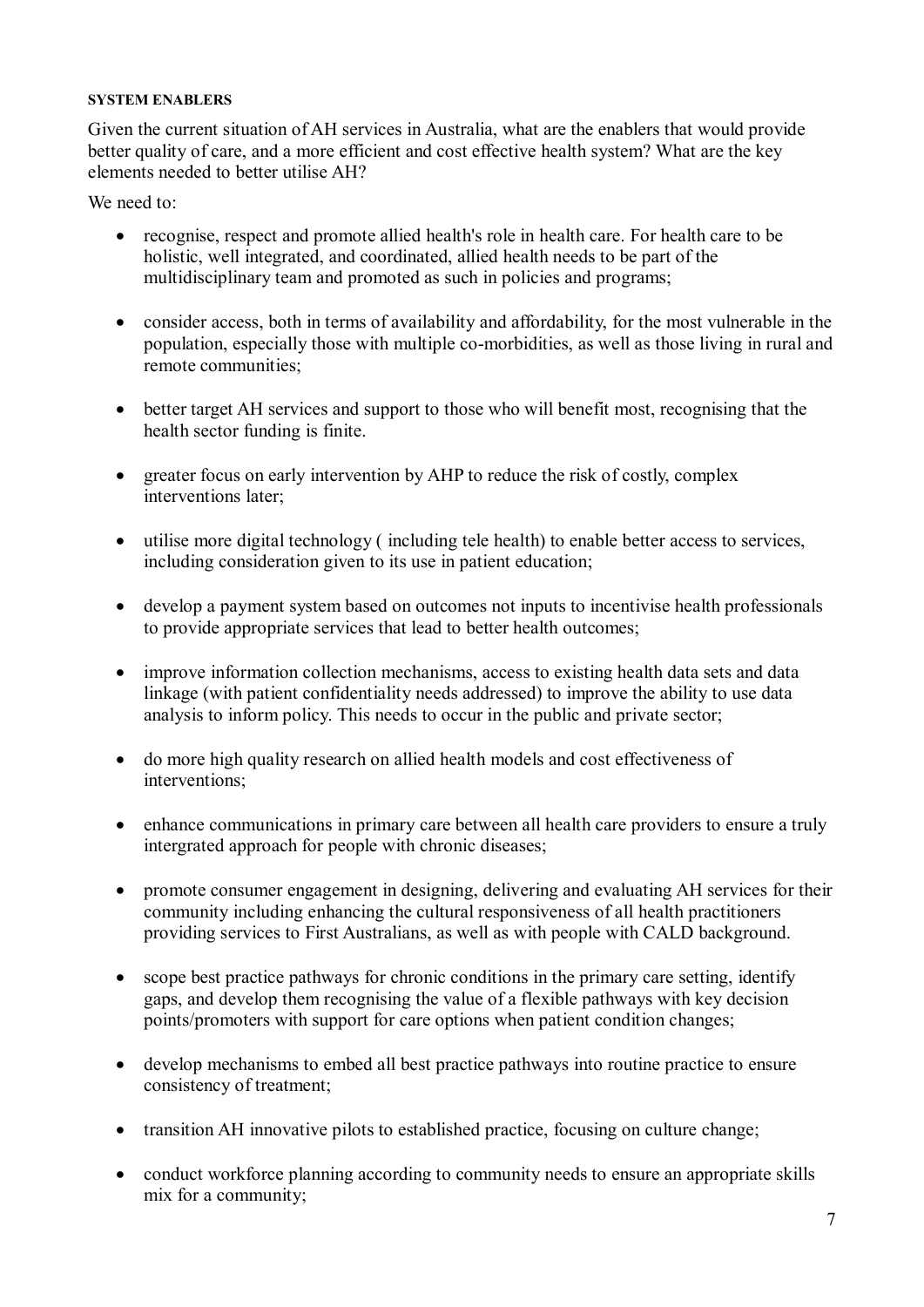- further explore workforce supply for allied health. Some professions have an oversupply of new graduates, and for others there is a chronic undersupply and unmet demand; and
- collaboration between the tertiary training sector, Australian Government Department of Education and Training, and Department of Health to guide the development of new training programs and support training programs where there is a proven workforce shortage.

## **ACTION AREAS**

The action areas were developed following the workshop process of exploring, identifying, and understanding a full range of key enablers. The sector then formulated some tangible actions to take it forward. During this process, full stakeholder participation was encouraged so that the sector could offer some solutions that professional groups could own, and look to progress.

The first part of the process was four 'brainstorming' workshops focusing on strategic innovation of allied health services in primary care. There were four workshops held in March and April 2015. The workshops consisted of AH stakeholders, GPs and public health organisations.

The second part of the process was a further exploration of the ideas generated at a meeting of the National Allied Health Advisory Committee (NAHAC), and a subsequent meeting with interested AH stakeholders. NAHAC membership comprises State/Territory Chief Allied Health Advisors or Officers.

The 'issues to be addressed' segment below is based on feedback from all workshops and meetings, as well as the current literature. The key activities outline some possible actions to take forward with timeframes. It needs to be noted that the ideas, issues and key activities are not a consensus view, and that the actions for those organisations specified are not commitments.

It is important to note that there is a *Medical Benefits Schedule (MBS) Review Taskforce* work program currently underway at the Federal level which will explore some issues identified in the allied health workshops. The Taskforce's work program is clinician led and is looking at opportunities for reform of the MBS over the short, medium and longer term.

In addition, the Australian Government announced on 31 March 2016, a significant change in the way that services for people with multiple chronic conditions will be delivered and funded. This involves the development of a Health Care Home model to keep people out of hospital and allow them to remain well in their own homes. This initiative is based in large part on the work of the *Primary Health Care Advisory Group* (PHCAG). This model also explores some issues identified in the allied health workshops.

This report identifies all key issues raised during the AH consultations, noting where some of these are best addressed by other initiatives. The AH perspective is also identified for the issues to be addressed.

### **ACTION AREA 1: EFFECTIVE AND APPROPRIATE CARE**

### **1.1 COLLABORATIVE CARE**

### *IDEAS SUMMARISED*

• Integrated care - better communications between all health care practitioners;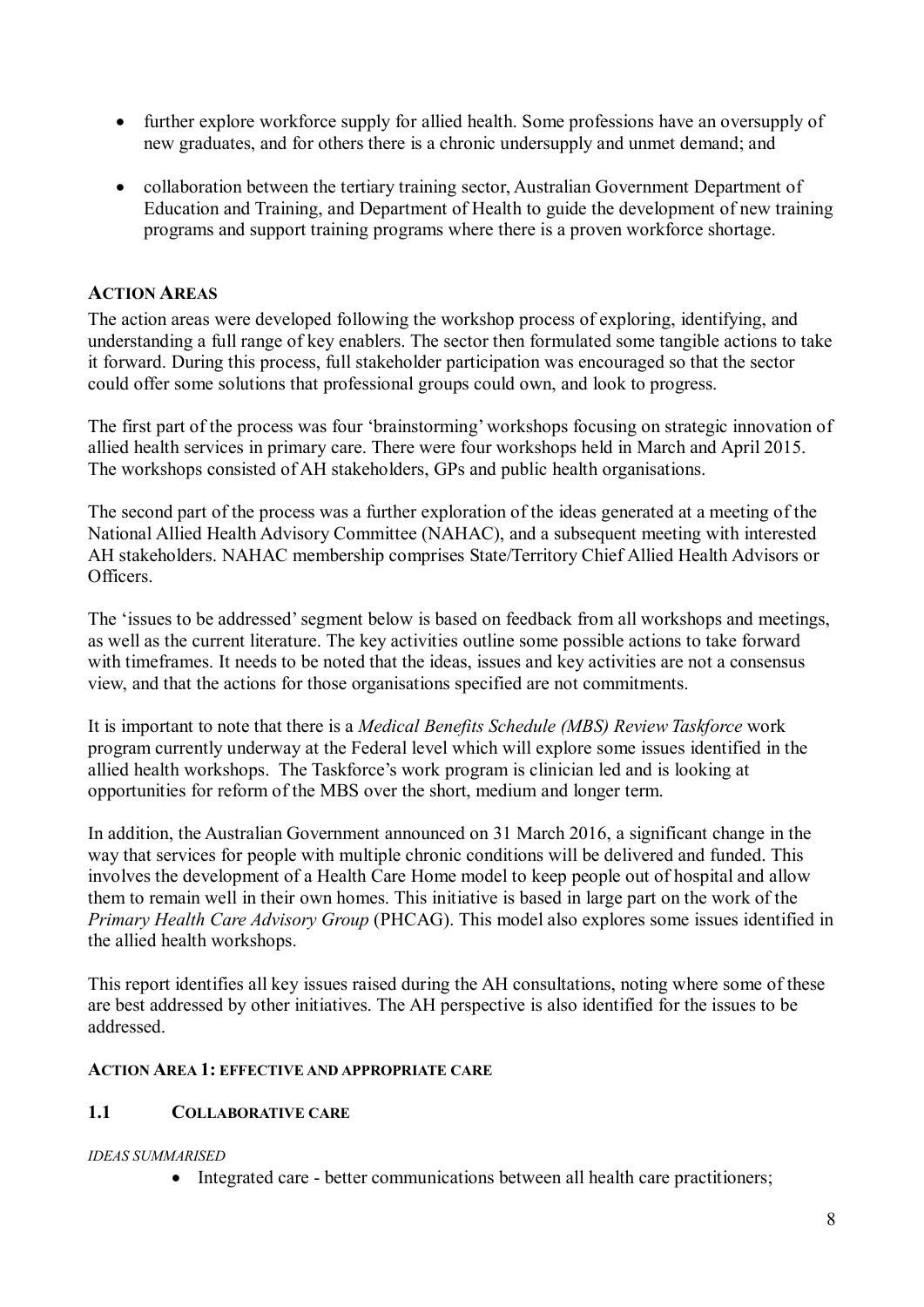- Ouality and outcome based health system;
- Natural consumer driven pathways (concierge driven) consumer choice;
- Team based care (virtual or face to face);
- Wheel of care model- a patient nominates a provider who knows everything about the person (not necessarily a GP); trusted advisor model, person who knows the health system to navigate the patient;
- Educate GPs and other AH professionals regarding the roles of AH;
- Educate patients using technology. This may include the role of AH, or more broadly the health system (including AH and GP services); and
- Increase the visibility of AH.

### *ISSUES TO BE ADDRESSED*

- Poor health practitioner communication. This often means less effective care, which can lead to worse patient outcomes and more hospital visits;
- We need to improve care timeliness and appropriateness, which can result in savings for the consumers and the health system;
- Circular referrals could be reduced to increase efficiency in the system;
- GP awareness of the full scope of practice and role of some AHPs is lacking. This means consumers are sometimes not getting the most appropriate care, which may be due to AH professional not being fully utilised. Increased AH visibility could address this;
- Patients experience different pathways for the same diagnosis, depending on GP knowledge and understanding of AH;
- We need national consistency of health pathways;
- There is a need to focus more on the patient and their outcomes, patient centred care;
- Patients need to understand the system better to set expectations; and
- We need to understand patient awareness and perceptions of AH services.

### *KEY ACTIVITIES FOR CONSIDERATION*

### *Short term:*

1. Consider a pilot looking to engage multi-disciplinary teams by region to initially engage in shared professional development (via webinars), as a networking opportunity (based on the Mental Health Professionals Network).

### ACTION:

- Allied Health Professions Australia (AHPA) in collaboration with AAHF to set up a subgroup by partnering with other key bodies (such as National Heart Foundation, Diabetes Australia, relevant PHNs) to implement pilots.
- 2. A pilot with a care coordinator for patients with multiple chronic conditions or highly complex needs to provide a navigation and care co-ordinating role through the health system. From an AH perspective:
	- The roles require advanced problem solving skills and relationships, with a broad knowledge of the conditions and factors that are common to all chronic and complex care, and belief and skills in person centred care, person-centred goal setting and self-efficacy;
	- train care coordinators to ensure their understanding of the role of AH professionals, the ideal point of intervention in the treatment pathway and access to AH professionals within their area;
	- care coordinators trained according to Case Management Society of Australia and New Zealand standards (www.cmsa.org.au);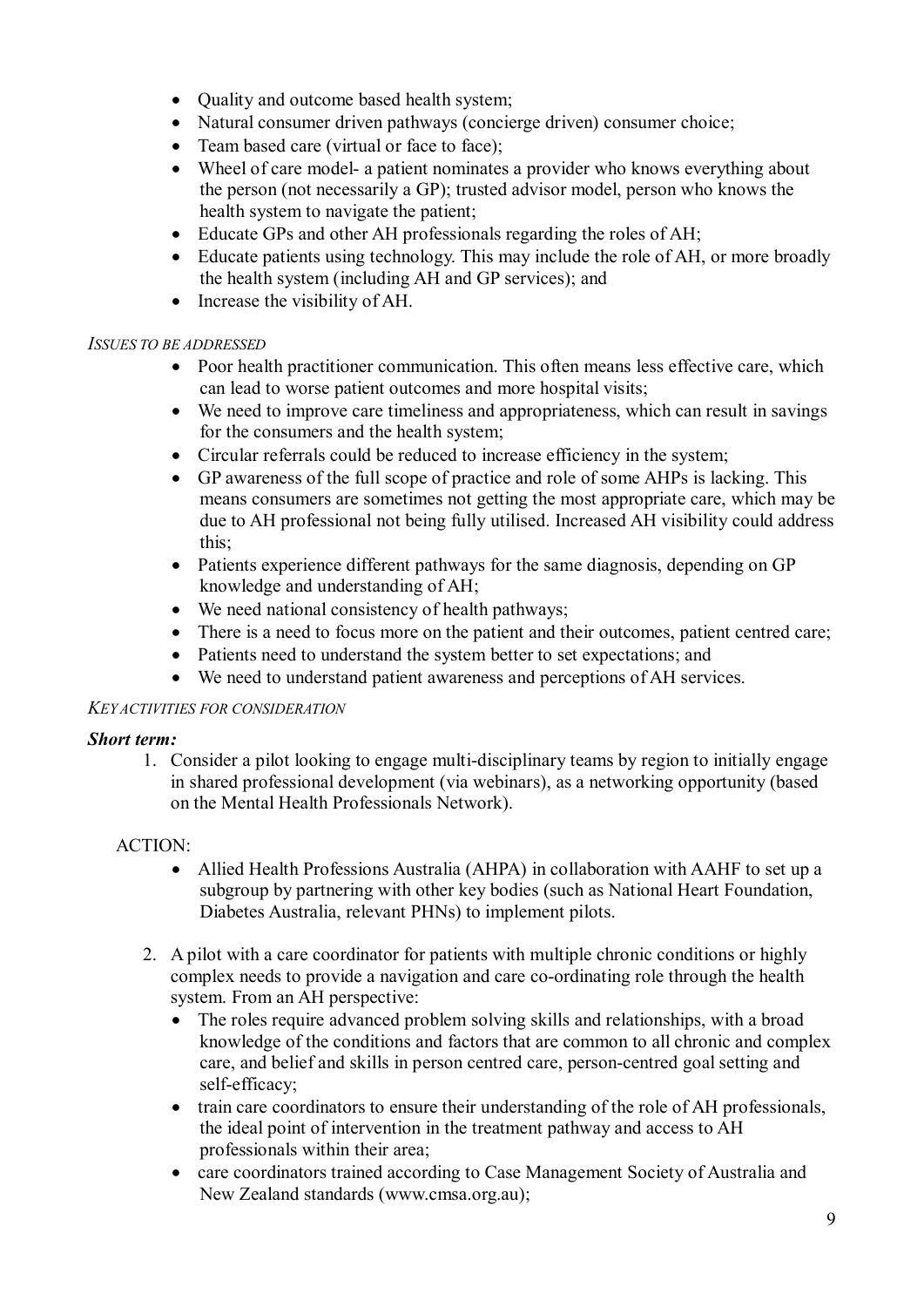- ensure the scope of the qualifications of health practitioners to fill the care coordinator role is not discipline specific, nor a registered discipline. Allied health professionals would be well placed to fill these roles particularly in complex multimorbidity.
- AH skills and expertise, in particular, could be used to optimise outcomes for people that:
	- frequently move between primary and specialist care settings;
	- that have a diagnosed long term condition but are a targeted population experiencing greater health inequity;
	- with a specific chronic condition, but have risk factor for multiple long term conditions; and
	- may have difficulty navigating the health system due to social and/or cultural determinants, thereby limiting access.
- A care coordinator may be located either regionally or within a primary healthcare home, or work across multiple GPs, depending on population health profile of communities/regions and the available health workforce; and
- coordination is everyone's business, but enacted at different levels of competence and expertise. The community front line workers (care worker or allied health assistants) could be up-skilled to be equally cognisant of risk factors and needs of coordination to make timely detection and referrals, but would not function at the expertise of a health professional and/ or care coordinator in delivering care.

## ACTION:

• The Department of Health to consider this issue internally.

## *Short / Medium term*

- 3. Do a scoping exercise to establish which medical conditions already have best practice pathways. This would consider work already undertaken by:
	- a. the International Centre for Allied Health Evidence;
	- b. the Western Australian New Primary Health Networks Health Pathway Project Work; and
	- c. Primary Health Tasmania.

Identify which conditions need a best practice pathway developed or reviewed. Pathways to be developed with key organisations to ensure the pathways include AH professionals.

### ACTION:

 AHPA to meet with Royal Australian College of General Practitioners, Australian Medical Association and PHNs to discuss best practice pathways development.

### **1.2 WORKFORCE ISSUES**

### *IDEAS SUMMARISED*

- Multiskilling: produce practitioners who can work across professions;
- Workforce planning based on needs of community;
- Match mix of generalist versus specialist AH with needs of community;
- Better use of scope of practice and competencies;
- Expanded scope of practice: AH doing some things doctors, nurses or other AH currently do to free those other professions up to do their higher scope activities;; and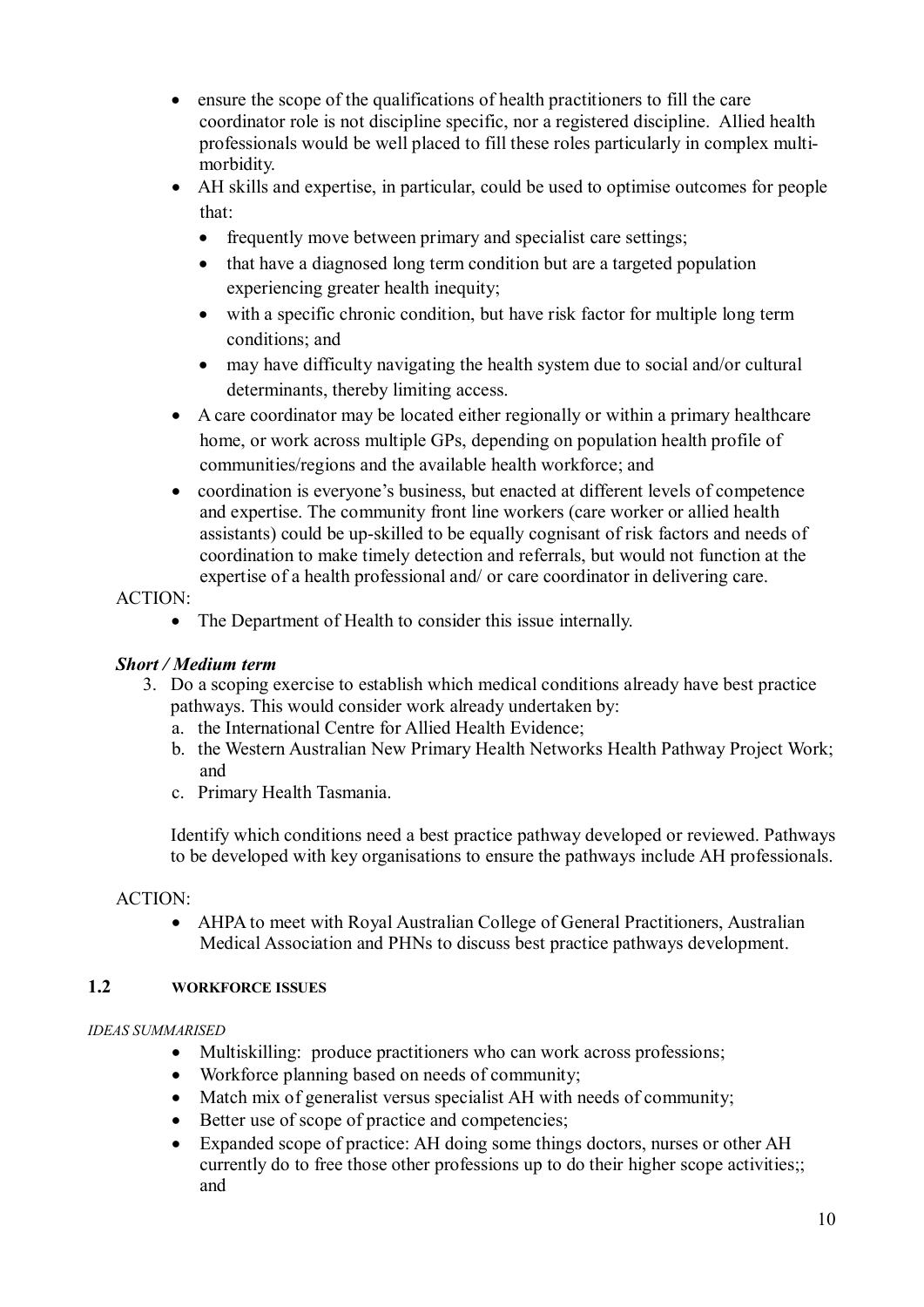• Mobile workforce either physically or electronically.

### *ISSUES TO BE ADDRESSED*

- Rural and remote lack of AH services. There are capability and service gaps. We need to address the market failure;
- Community needs vary, if the community needs are assessed, and recruitment of AH services matches needs, it can be more efficient to meet demand;
- Treatment pathway can be improved; efficiency gains are needed to address unmet demand on the system. This can also cost less for the consumer and government;
- Reduce staff attrition rates; skill diversity leads to greater job satisfaction; and
- Technology (e.g. tele health) exists, but is not supported under Medicare for AH services and is under-utilised.
- Division between registered and self-regulating professions.

### *KEY ACTIVITIES FOR CONSIDERATION*

### *Short / Medium term*

*4.* A communication and information sharing strategy to engage Primary Health Networks (PHNs) to raise the profile of AH professionals to ensure PHNs are aware of the full range and scope of AH services. This would contribute to PHN community needs assessments being inclusive of a broad range of AH services. This would include awareness of both registered and self-regulated AHPs.

### ACTION:

- Department of Health to discuss options for a communication strategy internally.
- *5.* Investigate opportunities for more medication reviews to be conducted by pharmacists in primary care. The  $6<sup>Th</sup>$  Community Pharmacy Agreement between the Commonwealth and the Pharmacy Guild of Australia has some pharmacist lead home medication reviews as part of this Agreement. The number of reviews is capped, and is expected to be oversubscribed. The Agreement has recently been negotiated.

## ACTION:

- Department of Health (Pharmaceutical Benefits Division, PBD) would need to consider this issue when it next negotiates a Community Pharmacy Agreement;
- 6. Test case for Medical Services Advisory Committee (MSAC), direct referral between AH and specialist doctors.

## ACTION:

- AHPA to take the lead in collaboration with AAHF. AHPA board to discuss which case would have the most evidence to take forward. AHPA to collaborate with college of physicians.
- 7. MSAC process needs to be reviewed to take into consideration the administrative burden on small professions to submit and support an application. There needs to be consideration for the potential cost of the MBS item and the earning potential of the applicants. Low cost items for professions with less earning potential (i.e. non-medical) should have a streamlined process.

## ACTION:

• Department of Health to discuss this issue internally.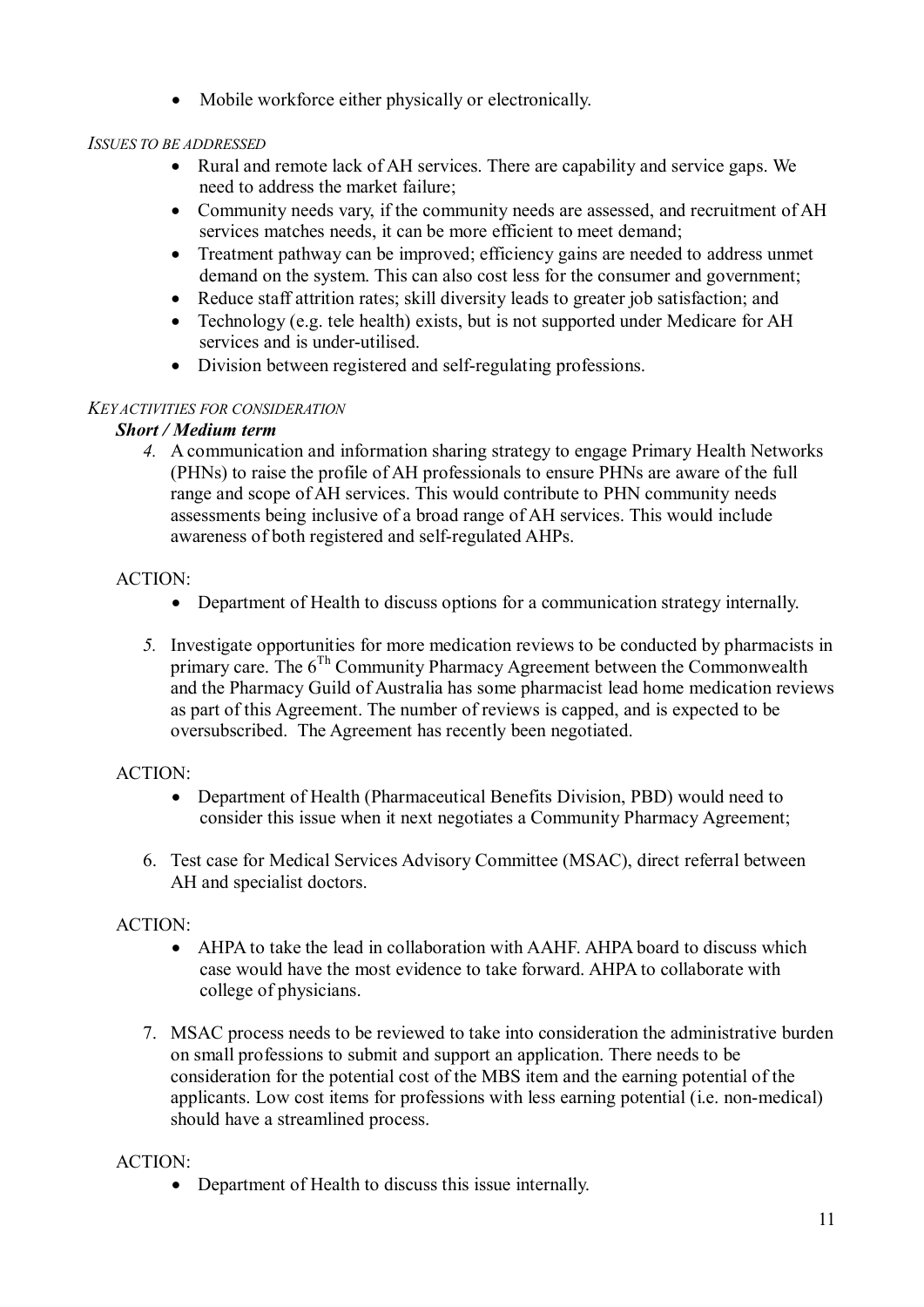### *ACTION AREA 2: INCREASED USE OF TECHNOLOGY*

*IDEAS SUMMARISED*

- Simple shared patient records between all professionals;
- AH access and input to My Health records;
- AH access to tele-health;
- Offer different investment models by integrating and providing virtual options for providers;
- Use technology to educate and support patients on role of AH and/or the broader health system. This may include an official health web portal, smart phones or social media; and
- Patient driven use of technology (an Algorithm) to triage provider.

### *ISSUES TO BE ADDRESSED*

- The current General Practice disease management care plans are too long and complex, there needs to be short updates, and quick care provided. This would save time and provide better care. This would be particularly valuable for chronic disease cases;
- AH currently has limited input into the My Health record whilst GP have had government incentives to facilitate utilisation of the My Health record;
- Tele-health for AH would provide better services to rural locations. A lot of AH professionals spend too much time travelling in rural and remote areas. Tele-health would add efficiency to the system. Local generic AHPs could be supported by specialist AHPs. More patients could be seen for the same time period. This could be supported by locally based AH assistants and support workers;
- Providers need enabling technology which has GP and all AH services incorporated. This would lead to better communication between professional groups;
- Patients need to be assisted to be better informed regarding health prevention and management;
- We need to support self-management programs for patients to assist them in their understandings and behavioural change. This would empower patients to make more active decisions regarding their care; and
- Patient triage using software would make system more efficient. It puts a semigatekeeper in place. It avoids making a GP visit to do the triage step. It means appropriate GP bookings.

### *KEY ACTIVITIES FOR CONSIDERATION*

## *Short /medium term*

8. AH professionals to have full access to MyHealth record and supported to become compliant and compatible with MyHealth software.

## ACTION:

- AHPA seeks AH representation on any committees with stakeholder representation for MyHealth record pilots;
- AHPA to lead AH professions to collaborate for a sustainable software market. AHPA to consider significant non-member AH professions in this process; and
- AHPA in collaboration with AAHF to coordinate development of a strategy for costeffective roll out of MyHealth software compliance in AHP practices. This includes:
	- investigate methodologies used in other health organisations to get eHealth uptake. E.g. radiation oncology/cancer care; and
	- investigate linkages between private, community and acute sector to ensure seamless patient journey when care setting changes).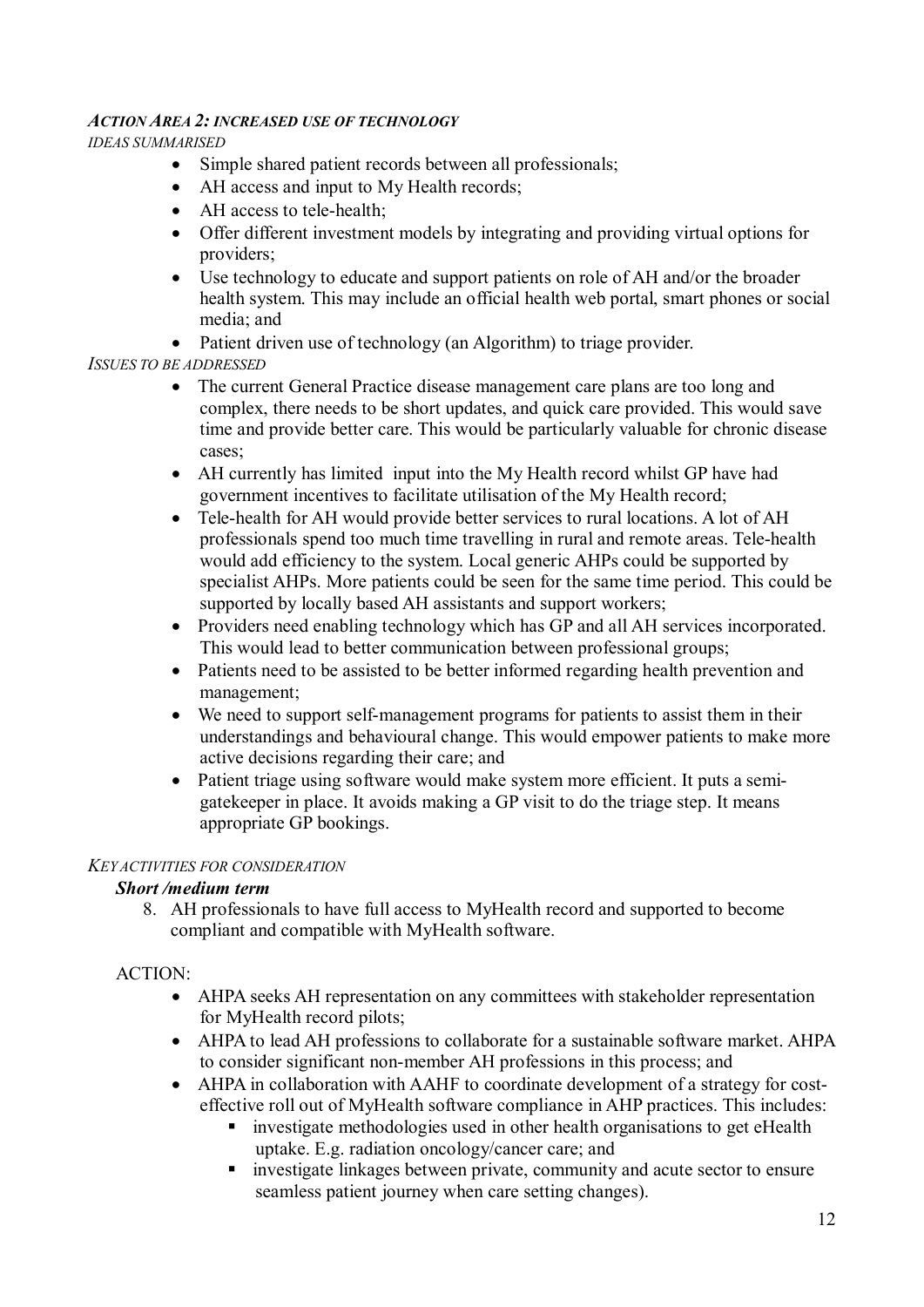9. Communication strategy aimed at consumers on the role of AH in primary care. This may be a smart phone application.

### ACTION:

Smart phone application developed byAAHF, disseminated through professions.

### *Long term*

10. Tele-health in primary care for the AH professional needs to be more fully considered by all stakeholders and all governments.

### ACTION:

• Department of Health (or AHMAC?) to form a working party with key stakeholders to consider the current consolidated evidence and develop a tele-health strategy. There have been some tele-health pilots funded by the Commonwealth. A lot of telehealth experiences to date have been done in state and territory hospitals. The experiences could to be evaluated, built on and expanded at a national level. Funding of AH Tele health services would be considered as part of this process.

### *ACTION AREA 3: HOW DO WE KNOW WE ARE ACHIEVING OUTCOMES?*

### *IDEAS SUMMARISED*

- Collect quality data, at a community level to provide targeted solutions; and
- Consolidate the evidence for effectiveness of interventions, focusing on the entire system not just individual AH profession to increase credibility for AH.
- AH to translate research outcomes into clinical practice and evaluate the implementation process.

### *ISSUES TO BE ADDRESSED*

- There is currently a lack of data for private and public AH services and no data to establish demand for AH services within communities or local government areas;
- Evidence needs to underpin all policy. Community level data is often not available; data is mostly published at broad levels;
- We need a central collection point for the AH data to be pooled and analysed, with system support and agreement on what is collected;
- There are a lot of projects currently underway in Australia, but there is no mechanism to share this information more broadly with interested stakeholders. There is a need for a 'clearing house', where researchers with similar interests can explore possible collaborative opportunities;
- We need data to demonstrate effectiveness of AH interventions, as AH contribution is currently not always recognised. AH interventions can lead to better outcomes for clients, reduced costs and increased efficiency. We need more data to support this;
- We need to gather relevant information which will support appropriate funding and investment decisions. Evidence is skewed to some services therefore funding is skewed;
- Evidence for AH is often profession and outcome specific;
- National Health and Medical Research Council (NHMRC) grants are narrowly defined. AH research often does not meet the criteria;
- We need to collect feedback from consumers on our successes or failures. This should be simple, and could take the form of a smart phone application; and
- Consider the burden on small business for data collection. The quantity of data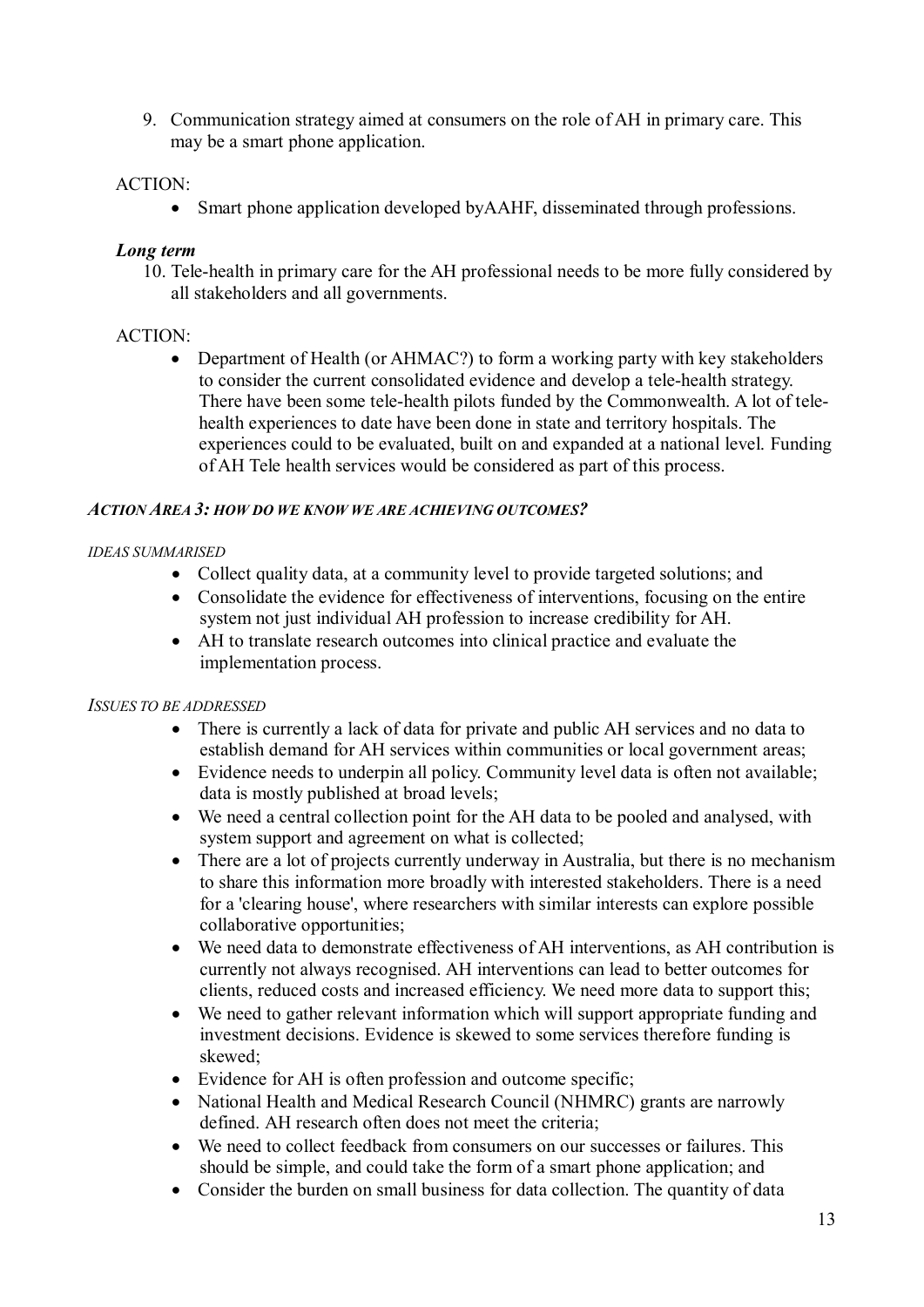collected needs careful consideration, otherwise incentive payments may be needed, or another compliance mechanism.

• Poor knowledge translation as part of all AH clinical practice.

### *KEY ACTIVITIES FOR CONSIDERATION*

### *Short term*

11. We need to capture patient reported outcomes for as many AH services as possible, both privately and publicly delivered.

### ACTION:

- AAHF to meet with Consumer Health Forum to explore options to capture patient reported outcomes. This may be a customer feedback smart phone application for private services.
- Consider Patient Reported Outcome Measures (PROM) for all AH services. This should leverage existing work outside of allied health. There are PROM measures for AH that have been developed and are validated.

### *Medium term*

12. We need to collect and analyse standardised data regarding services.

### ACTION:

- Department of Health to approach State and Territory governments to seek data on AH public services for analysis;
- Department of Health to seek data from private health insurance companies; and
- AHPA to canvass with professional associations whether they can survey their members regarding private services to capture private AH services fully paid out of pocket by consumers.
- 13. Support more allied health research and program evaluation. Establish links between research bodies with expertise in AH research and/or program evaluation. This may include providing more targeted funded opportunities for AH research.

### ACTION:

- Form an Allied Health Research Consortium through AAHF in partnership with the International Centre for Allied Health Evidence (iCAHE), University of South Australia and Primary Health Care Research and Information Service.
- Department of Health to consider increasing the component of AH research as part of future primary care research.
- Government funding (AHMAC cost shared?) for a research collaborative to facilitate evaluation of allied heath models and workforce initiatives.

## *Long term*

*14.* Sharing of data on AH services by PHN to enable better planning and analysis for AH services. This would occur once central data collection on AH services is established and first year of collection is completed.

### ACTION:

- Department of Health to share with individual PHN the de-identified data on AH services for its own region.
- 15. A clearing house for AH researchers to share information and 'grey' literature should be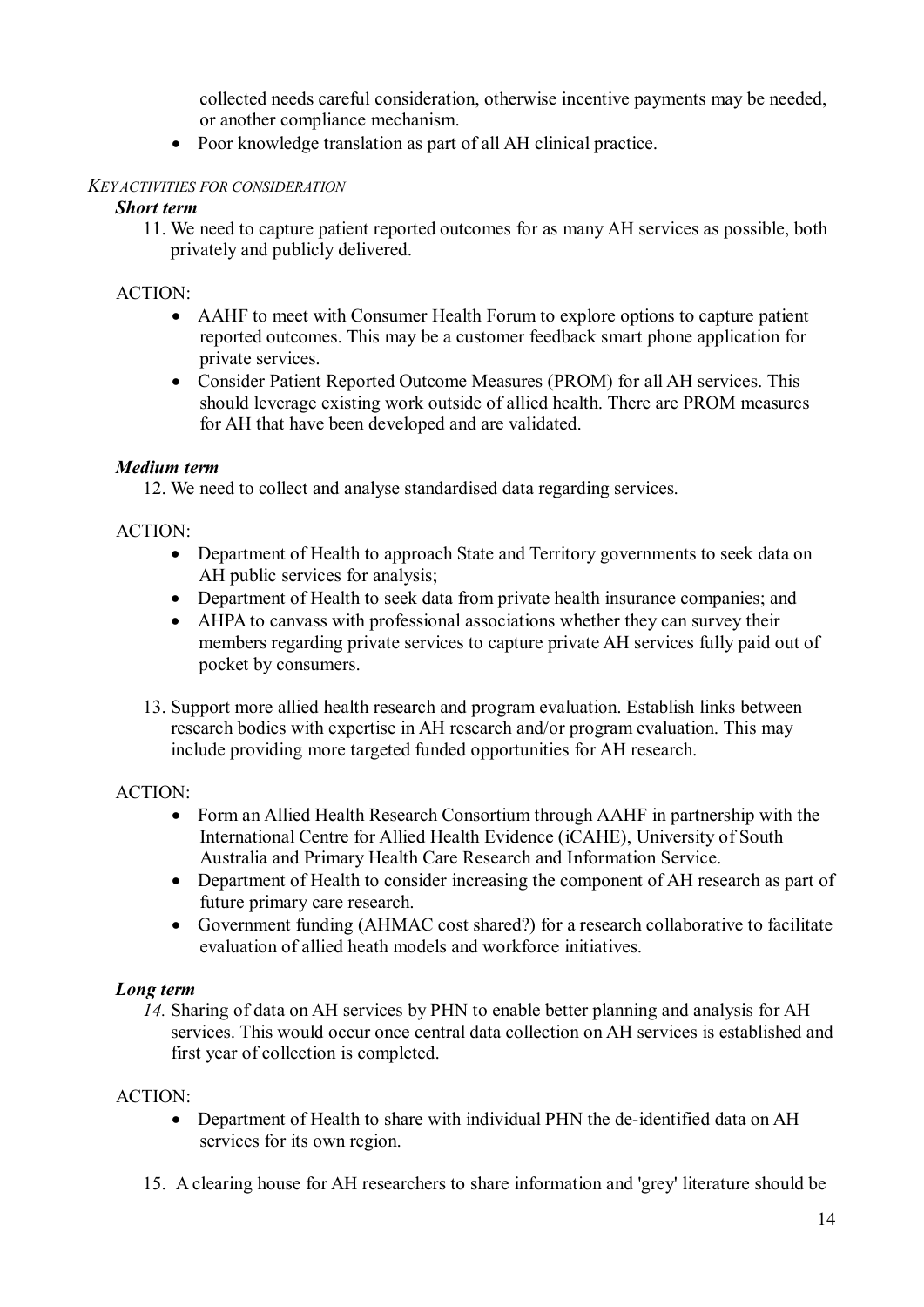considered to foster collaborations. Education and training resources could also be stored in the clearing house.

### ACTION:

• Department of Health to consider hosting or outsourcing a clearing house for researchers to share information.

### *ACTION AREA 4: HOW DO WE ESTABLISH SUITABLE PAYMENT MECHANISMS TO SUPPORT A BETTER PRIMARY HEALTH CARE SYSTEM?*

#### *IDEAS SUMMARISED*

- Financial incentives based on location of practice;
- Bundle or blend funding based on population needs or by patient;
- Funding model that is focused on patient outcomes;
- Medical Benefits Schedule (MBS) changes, including:
	- o Cashing in chronic disease plan for more complex care needs;
	- o Increase number of AH services within chronic disease items for complex needs;
	- o AH direct referral to specialists with MBS rebate;
	- o AH direct referral to other AH with MBS rebate;
	- o Patient self-referral to AH with MBS rebate;
	- o Increase MBS imaging and pathology items for AH; and
	- o Tele-health items on MBS for GPs and AH in primary care.
- Eliminate dual government funding in the health system; and
- Blend funding/ allow bulk billing of AH MBS items.

#### *ISSUES TO BE ADDRESSED*

- The current overall funding structure:
	- o is segmented;
	- o is not cost effective;
	- o is not outcomes based;
	- o is not patient centred;
	- o it doesn't encourage an efficient treatment pathway;
	- o does not adequately address population needs; and
	- o does not encourage early intervention.
- We need to:
	- o provide more services with greater flexibility to provide better patient centred care;
	- o incentivise health professionals to keep people out of acute care;
	- o enable access to funding that is consistent with agreed health treatment pathways; and
	- o even out pay structure to enable AHPs to be paid as equals compared to other professions with the same amount of education and training. A blended funding model may be able to achieve this.
- Patient journey has unnecessary steps as it is driven by funding not patient focused. There are currently GP referrals to gain access to state or territory government funded services. This may mean sending patients through the hospital system, due to the lack of available affordable AH services in the private sector for those on low incomes.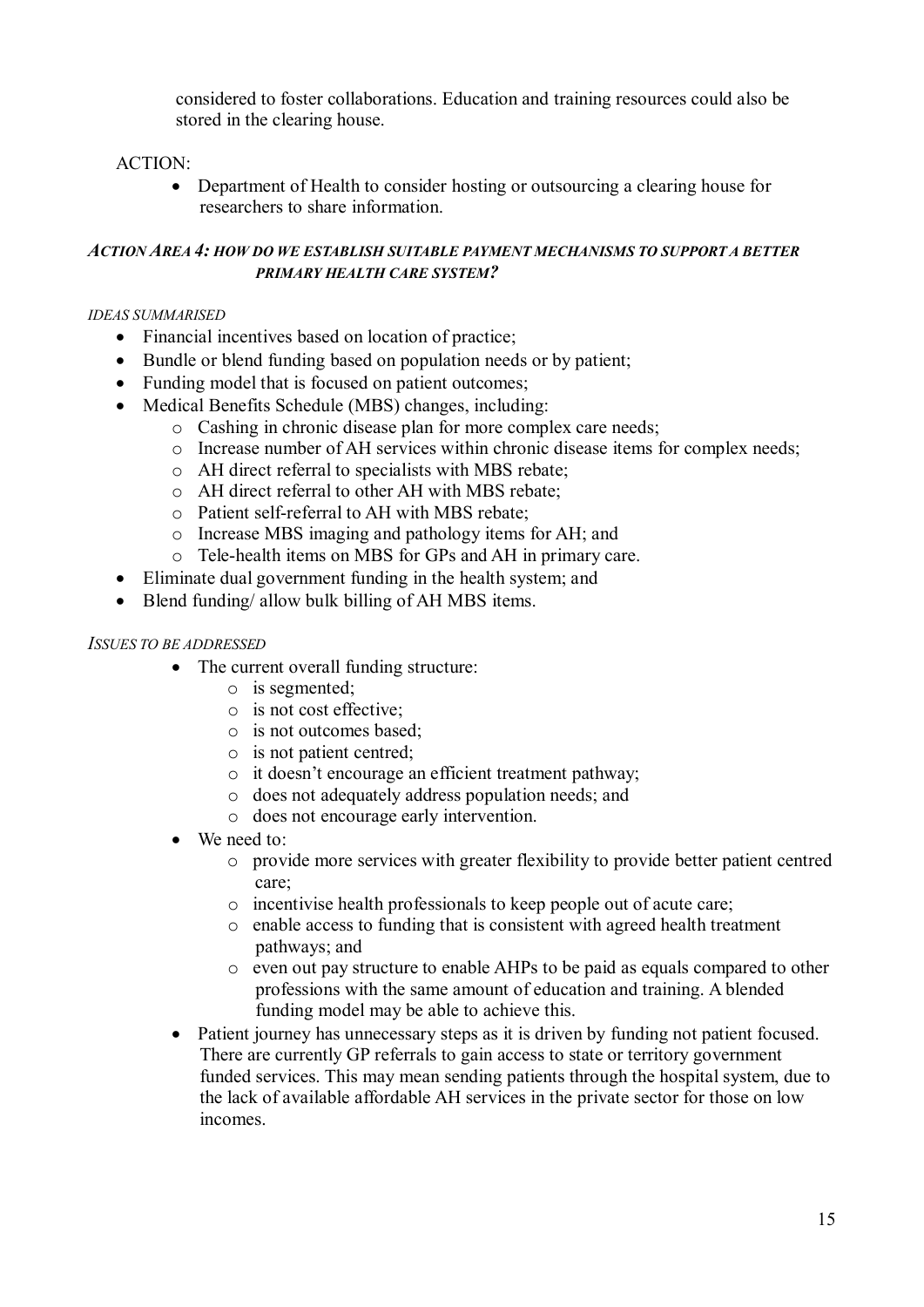- The MBS AHP Chronic Disease items are not working well due to the referral process; significant out of pocket expenses for consumers; flat fee payment structure; and a limited number of consultations per patient, regardless of their presenting medical conditions.
	- o The referral process for the AH items is unnecessarily complex and expensive. Currently, the GP is expected to complete a Chronic Disease management plan as well as a Team Care Arrangement (TCA) plan. Both plans enable GPs to claim MBS items three times the value of a general consultation.
	- o A major issue is that there is still a significant out of pocket expense for most patients. People on low incomes are often not bulk billed (if the rebate is significantly less than the cost of the service), they are channelled through the public system or they simply miss out on treatment.
	- o The out of pocket cost is partly because of the flat MBS fee for all consultations, regardless of whether it is a new or review visit. This does not keep pace with what is current practice in the private sector. Usually, new visits are longer, and payment indicates the additional time for assessment.
	- o The number MBS items available for AH visits do not take into account the complexity of medical conditions. Some patients with chronic disease are keeping well, and do not need as much intervention as those who are newly diagnosed or have multi chronic conditions.
- There are some unnecessary restrictions in Private Health Insurance legislation which impede services that can complement current medical interventions in primary health care. For example, interventions for pre diabetes.

## *KEY ACTIVITIES FOR CONSIDERATION*

## *Long term*

15. Review the MBS AH Chronic Disease items so that:

- TCA plans are no longer a requirement for accessing AHP visits;
- the number of AH items available to a patient is based on complexity of their condition;
- a tiered fee structure, a higher fee for the initial visit and extended interventions and a lower fee for reviews and short interventions to be more consistent with what is currently the case for payment in the private sector; and
- structuring GP incentive payments for the Chronic Disease Management Plan (CDMP) so that part of the incentive is paid following a GP plan review visit, once some AH visits have occurred (not full payment upfront as is currently the case).
- A CDMP plan can be initiated by an AHP for referral to another AH profession.

## ACTION:

- Department of Health to consider this internally, or as part of the MBS Taskforce review.
- 16. Consider MBS AH group therapy for more patients with similar conditions. E.g cardiovascular disease, or asthma. It can be a more efficient way to educate patients than individual sessions. There are allied health group MBS item numbers for diabetes, mental health and autism.

## ACTION:

• Department of Health to consider this internally.